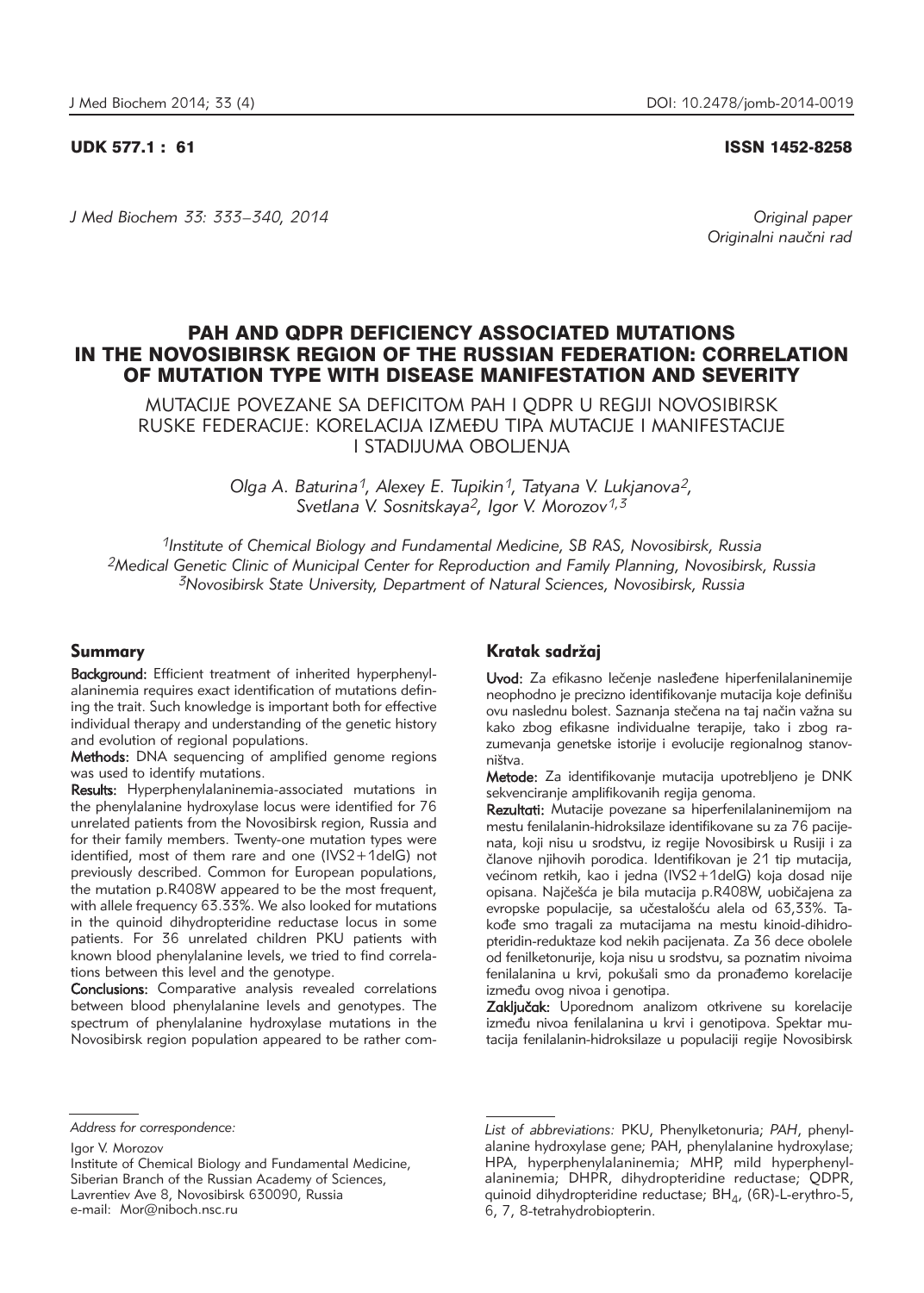plex, probably as a result of mixed ethnic composition, formed by several multidirectional migration flows.

Keywords: hyperphenylalaninemia, phenylketonuria, phenylalanine hydroxylase, genotype, phenotype

### Introduction

Hyperphenylalaninemia is a result of a defect in the hydroxylation of phenylalanine (Phe) to tyrosine (Tyr), a reaction catalyzed by phenylalanine hydroxylase (PAH, phenylalanine 4-monooxygenase, EC.1.14.16.1) with the cofactor (6R)-L-erythro-5,6,7,8-tetrahydrobiopterin  $(BH_A)$  (1). Insufficient phenylalanine hydroxylase activity results in an increase of phenylalanine concentration in organism fluids (up to  $900-1200 \mu$ mol/L from normal  $60-120$ mmol/L) and a decrease in tyrosine concentration. Subsequent activation of alternative phenylalanine deamination produces toxic phenylpyruvic, phenylacetic and phenyllactic acids which, being accumulated, lead to chronic intoxication, impairing the central nervous system and subsequently intellectual abilities (2). The disorder can present with different phenotypes classified according to Phe tolerance: classical phenylketonuria (PKU), mild PKU and mild hyperphenylalaninemia (MHP).

In the majority of cases, hyperphenylalaninemia is caused by mutations in the *PAH* gene (OMIM 261600), localized in the q22-q24 region of chromosome 12 long arm and spanning over 90 kbp. The gene includes 13 exons and encodes a 451-amino acid protein (3). PKU caused by *PAH* gene mutations is inherited as an autosomal recessive trait and impaired individuals are in most cases hemizygotes carrying two PKU-associated mutations of different types. The exact type and severity of symptoms manifestation as well as effectiveness of different therapeutic approaches are determined to a significant extent by the exact molecular mechanism of phenylalanine hydroxylase inactivation and its residual activity, which, in turn, depends on the types of PKU-associated mutations that a particular patient carries.

Some other relatively rare forms of HPA are not directly associated with the *PAH* gene, being described as atypical PKU or non-PKU hyperphenylalaninemia (http: //www.bh4.org). For instance, atypical PKU could be caused by mutations in the *QDPR* gene impairing the activity of corresponding enzyme quinoid dihydropteridine reductase (DHPR, NAD(P)H: 6,7-dihydropteridine oxidoreductase, EC 1.6.99.7)). The *QDPR* gene is localized in the 4p15.3 region of chromosome 4 short arm and includes 7 exons encoding a 244-amino acid protein. DHPR deficiency impairs tetrahydrobiopterin  $(BH_A)$  reduction, finally resulting in deficiency of the cofactor required for phenylalanine, tyrosine and tryptophan hydroxylation. The main symptoms of atypical PKU caused by DHPR

pokazao se kao prilično složen, verovatno usled mešovitog etničkog sastava, nastalog zahvaljujući brojnim migracionim tokovima iz više pravaca.

Kliučne reči: hiperfenilalaninemija, fenilketonurija, fenilalanin-hidroksilaza, genotip, fenotip

deficiency are quite similar to those of classical PKU, but the therapy used for classical PKU is almost ineffective in most cases of atypical PKU.

The spectrum of the PKU-associated *PAH* gene mutations is rather broad with more than 800 mutation types known up to date (http: //www.biopku. org/pah/), and the list keeps growing. Previously unknown mutation types were discovered recently in populations and ethnic groups residing in Korea, Armenia, Slovenia, India, Morocco, China (4–9). The rate of PKU among the newborn varies broadly in different populations, from high levels up to 1: 4000 – 1: 4500 in Turkey and Ireland (10, 11) to relatively low as 1: 10000 – 1: 11000 in Finland and China (12, 13) and even lower down to 1: 41000 – 1: 80500 in Korea and Japan (14, 15). Overall, PKU is considered to be one of the most widespread monogenic metabolic disorders.

Phenylketonuria symptoms are classified by the severity of hyperphenylalaninemia. The normal range of blood phenylalanine concentrations is considered to be  $60-120$   $\mu$ mol/L. Individuals with blood phenylalanine concentrations of 360–1200 µmol/L are classified as mild phenylketonuria (sometimes a moderate classification is included for concentrations of 900–1200  $\mu$ mol/L) and concentrations above 1200 mmol/L denote classic phenylketonuria (2). Usually, elevated levels of blood Phe are first reported during neonatal PKU tests. Unfortunately, these tests give no data to estimate the molecular mechanisms of hyperphenylalaninemia, and there is no way to distinguish atypical PKU cases from PKU caused by the *PAH* gene mutations.

The present investigation aimed to reveal correlations between the types of *PAH* gene mutations and severity of PKU manifestations in children PKU patients from the Novosibirsk region, revealed during newborn PKU neonatal screening.

# Materials and Methods

The studied cohort consisted of 36 unrelated PKU patients aged up to 5 years residing in the Novosibirsk region and registered at the Municipal Center for Reproduction and Family Planning, Novosibirsk. PKU was diagnosed in the course of a neonatal screening program during the period from 2007 to 2012. Phenylalanine concentration in a newborn's blood was measured on the third or fourth day of life. If elevated blood Phe was detected, the test was repeated and PKU was diagnosed after elevated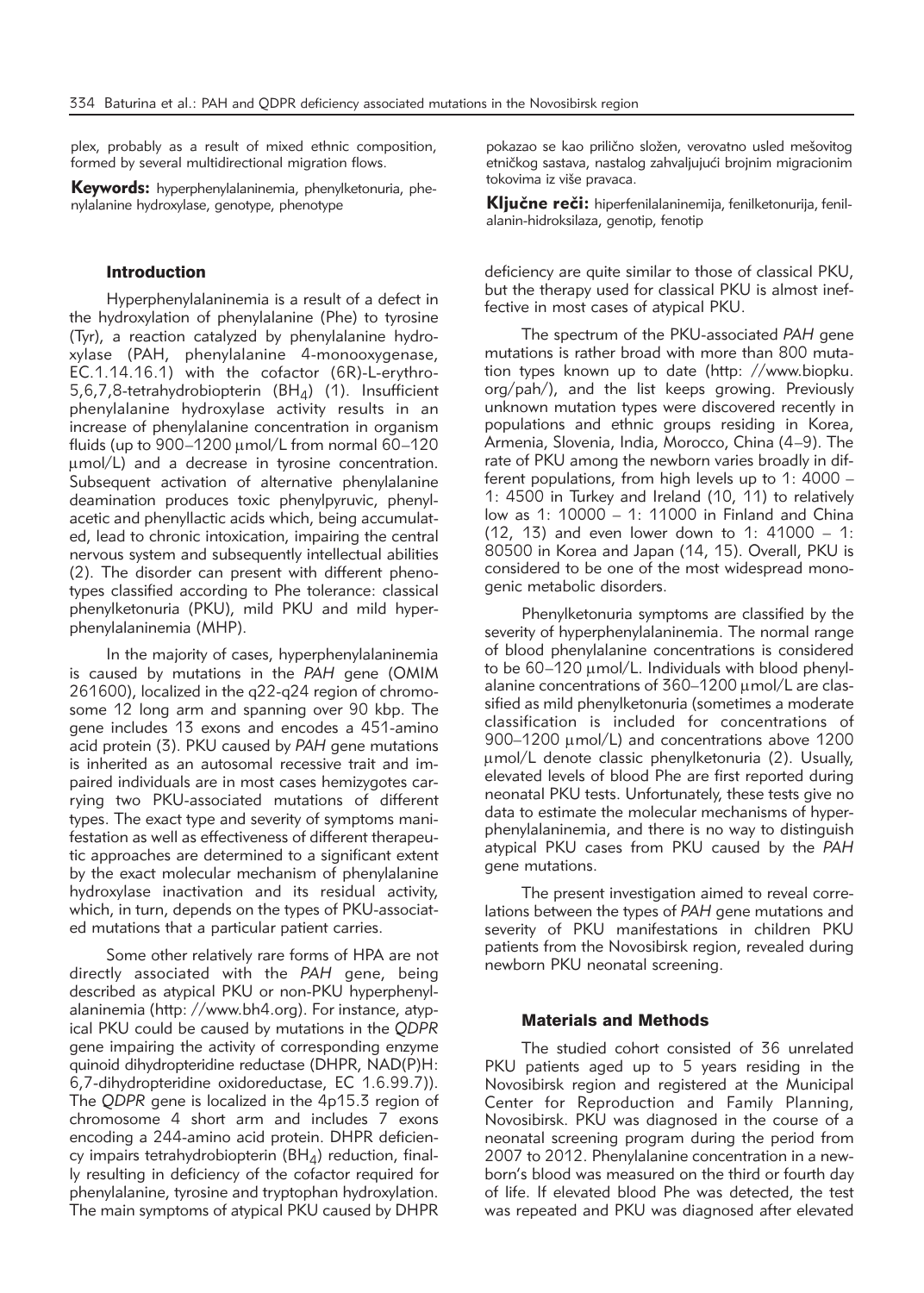| Exon | <b>Direction</b> | Sequence 5'->3'               | Amplicon length, bp |  |
|------|------------------|-------------------------------|---------------------|--|
| 1    | forward          | ACAGTCCCTCCGGGTGGC            | 412                 |  |
|      | reverse          | <b>GCAAGCAACACGAGTCAGG</b>    |                     |  |
| 2    | forward          | <b>CCTCAAGAGATCCTCCCACATT</b> | 330                 |  |
|      | reverse          | ACATACAGCCAAAGGAAGAACAT       |                     |  |
| 3    | forward          | ATTCTCAAAGCATTAATTGCCA        | 360                 |  |
|      | reverse          | <b>CGAGCAACTGTAAAGATTCCG</b>  |                     |  |
| 4    | forward          | <b>GCCCTGTGCTGTTTGTGTTAGA</b> | 435                 |  |
|      | reverse          | CAGGCCCAAAAGAAGACAAAAT        |                     |  |
| 5    | forward          | <b>CCAGAGGCCATAATTCCCAA</b>   | 448                 |  |
|      | reverse          | AGAGGTGAGAGCACACCCAG          |                     |  |
| 6    | forward          | <b>CAGCGCACCTTATTGAATTATG</b> | 413                 |  |
|      | reverse          | <b>CAGCGCACCTTATTGAATTATG</b> |                     |  |
| 7    | forward          | TTAAACAGTCGCTGCTGTGC          | 438                 |  |
|      | reverse          | <b>CTATTTGCAGGCCACCAGTC</b>   |                     |  |

Table I Primers for *QDPR* gene fragments amplification.

blood Phe confirmation. To confirm trait inheritance, all the identified PKU-associated *PAH* gene mutations were tracked down in all the available family members – in total, 103 persons, not including 36 probands. All patients and/or their parents gave informed consent.

Phenylalanine concentration was measured via the fluorescence assay using a Delfia-Victor (Perkin Elmer, Finland) multifunctional analyzer according to manufacturer's instruction. Capillary blood samples were collected using test paper strips.

Total genomic DNA from blood was isolated as described elsewhere (16). Initially, nucleotide sequences of all the 13 *PAH* gene exons along with adjacent intron regions were determined after PCR-amplification of the corresponding DNA fragments using a set of previously described (19) oligonucleotide primers. Unless both PKU-associated mutations were found in the *PAH* gene, the *QDPR* gene was also examined, as it is known to bear relatively often mutations associated with the non-PKU type (http: //www.bh4.org). To amplify and sequence *QDPR* gene exons with adjacent introns areas, we used oligonucleotide primers summarized in *Table I*.

The PCR temperatures were as follows: 3 min at 95 °C followed by 32 cycles of denaturation during 1 min at 94 °C, annealing during 1 min at 58 °C and elongation during 2 min at 72 °C. PCR products were separated by electrophoresis in regular 1.5–2% agarose gel, target bands were cut and DNA was isolated from the gel slice using a Gene Jet Gel Extraction Kit (Fermentas, EU). Sanger sequencing with a BigDye Terminator Cycle Sequencing Kit (Applied Biosystems, USA) was done for both DNA strands using the same primers as for PCR. Sanger reaction mix of a total volume of 20 μL contained<br>150–250 fmole of dsDNA template, 2 pmole of primer, 1  $\mu$ L of BigDye v.3.1 reagent and 4  $\mu$ L of 5 $\times$ sequencing buffer from the kit. Centri-Sep (Princeton Separations, USA) spin columns were used to purify Sanger products from unincorporated fluorescent dyes prior to analysis on an ABI3130×l Genetic Analyser (Applied Biosystems, USA).

# Results and Discussion

The Novosibirsk region is a vast area of 178.2 thousand square km situated at the southeast of the West Siberian Plain between the Urals and Lake Baikal. On September 1, 2012 it was inhabited by about 2.7 million residents according to official records. The rate of PKU among the newborn in the Novosibirsk region was estimated at 1: 7000 (16). There are currently 76 PKU patients from the Novosibirsk region listed and receiving care at the Novosibirsk Municipal Center for Reproduction and Family Planning, diagnosed from 1989 till 2012. Sixty-nine of them are treated with strict or moderate low-Phe diet as a protein substitute. Fourteen are residents of distant areas or recent migrants from neighbouring FSU countries in which no neonatal PKU screening is conducted. Those 14 have profound signs of PKU symptoms including mental detention and hyperdynamic syndrome, as a result of late PKU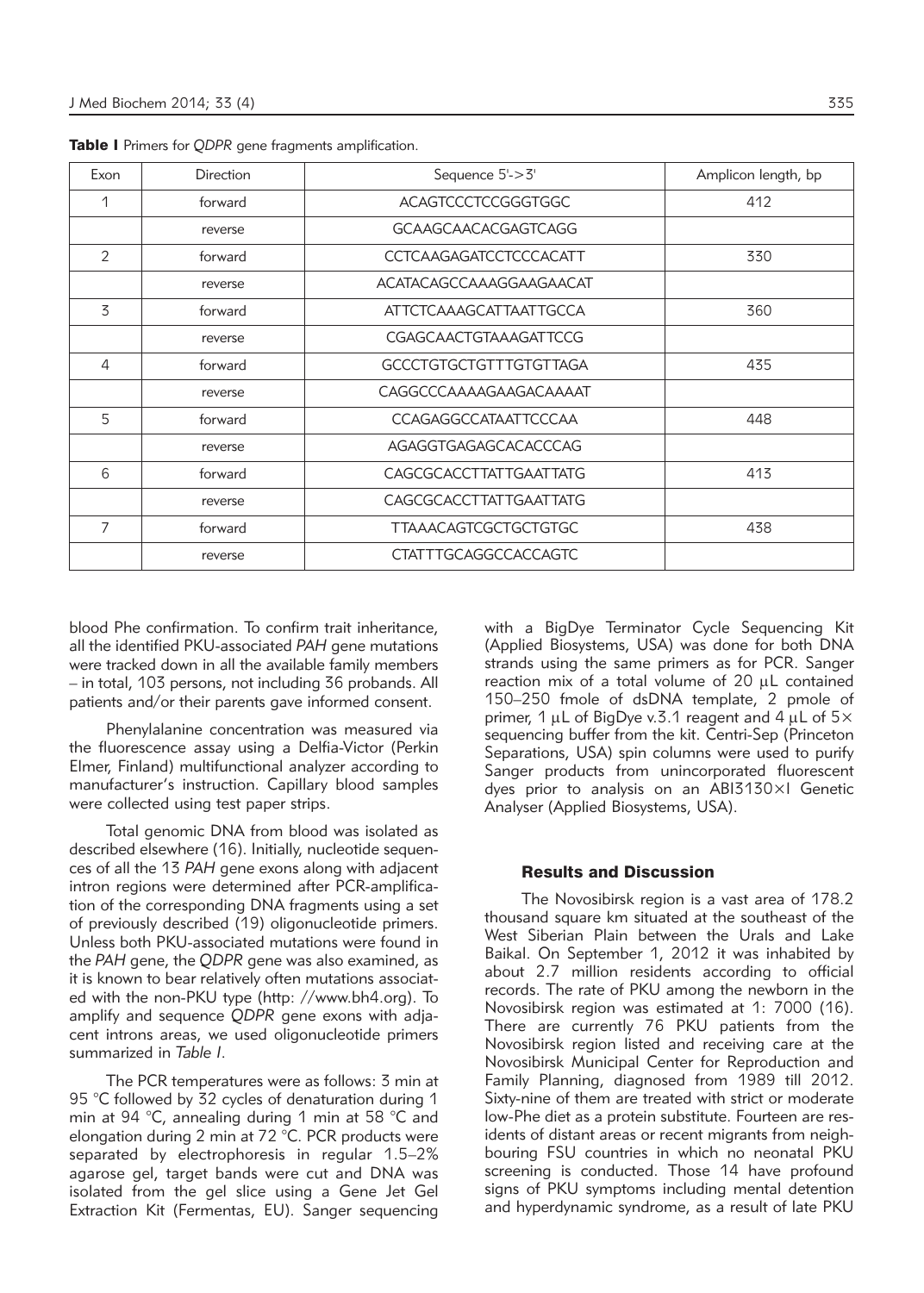| Mutation                          |                   | Gene, localization       | Allele occasions (frequency %) |  |
|-----------------------------------|-------------------|--------------------------|--------------------------------|--|
| Protein                           | cDNA              |                          |                                |  |
| p.S16 > XfsX1                     | c.47 48delCT      |                          | 1(0.67%)                       |  |
| p.L48S                            | c.143T > C        |                          | 2(1.33%)                       |  |
| $IVS2+1$ delG                     | c.169delG         |                          | 1(0.67%)                       |  |
| $IVS2+5G > A$                     | $c.168 + 5G > A$  |                          | 1(0.67%)                       |  |
| $IVS2-13T>G$                      | $c.169-13T > G$   |                          | 2(1.33%)                       |  |
| $c.441 + 5G > T$<br>$IVS4+5G > T$ |                   | PAH, intron 2            | 3(2.00%)                       |  |
| p.R158Q<br>c.473G > A             |                   | PAH, exon 5              | 7(4.67%)                       |  |
| p.R243Q                           | c.728G>A          |                          | 2(1.33%)                       |  |
| p.R243X                           | c.727C > T        | PAH, exon 7              | 1(0.67%)                       |  |
| p.R261Q                           | c.782G>A          | PAH, exon 7              | 12 (8.00%)                     |  |
| p.R261X                           | c.781G > T        | PAH, exon 7              | 1(0.67%)                       |  |
| p.E280K                           | $c.838G$ > A      |                          | 1(0.67%)                       |  |
| p.P281L                           | c.842C > T        | PAH, exon 7              | 4(2.67%)                       |  |
| c.1169A $>$ G<br>p.E390G          |                   | 1(0.67%)<br>PAH, exon 10 |                                |  |
| IVS10-11G>A                       | c.1066-11G>A      | PAH, intron 10           | 4(2.67%)                       |  |
| p.A403V                           | c.1208C > T       | PAH, exon 12             | 1 $(0.67\%)$                   |  |
| p.P407L                           | c.1220C > T       | PAH, exon 12             | 1(0.67%)                       |  |
| p.R408Q                           | c.1223G > A       | PAH, exon 12             | 1(0.67%)                       |  |
| p.R408W                           | c.1222 $>$        | PAH, exon 12             | 95 (63.33%)                    |  |
| p.Y414C                           | c.1241A $>$ G     | PAH, exon 12             | 2(1.33%)                       |  |
| $IVS12+1G>A$                      | $c.1315 + 1G > A$ | PAH, intron 12           | 3(2.00%)                       |  |
| $\times$                          |                   |                          | 4(2.67%)                       |  |

Table II PKU-associated alleles frequency in the Novosibirsk region PKU patients.

X – unidentified (no protein affecting mutation found)

diagnosis. These PKU patients were partly genetically characterized by us previously (16). Sequencing of *PAH* gene exons provided exact knowledge of the PKU-associated mutations spectrum for the Novosibirsk region PKU patients. The mutation p.R408W appeared to be the most common, accounting for 63.33% of the PKU-associated alleles. The second in frequency was mutation p.R261Q with 8.00%. This mutation is quite common across Europe, being the most frequent in Switzerland (32.0%) and France (17.0%) (18). Mutation p.R158Q, also widespread in Europe with 13.0% in the Netherlands (18), was identified in 7 patients from our cohort (4.67% alleles). Mutations IVS10-11G>A and p.P281L, which are also known to be common across Europe, were found in the Novosibirsk region with the frequency of 2.67% each. The following mutations were identified on single occasions: p.S16>XfsX1, p.L48S, IVS2+ 1delG, IVS2+5G>A, IVS4+5G>T, p.R243X, p.E390G, p.A403V, p.P407L and p.R408Q (*Table II*). The above data supports the hypothesis of presumably European origin of most PKU-associated alleles in the Novosibirsk region, brought here through migration from the European part of Russia or from East Europe (mutations p.R252W, p.R158Q, p.R261Q, p.P281L, IVS10-11G>A, p.R408W, IVS12+1G>A). Still, along with the majority of mutations characteristic for Europe, we also found mutations typical for Southeast Asia (p.R261Q) or Turkey (p.R243Q). A good portion of the identified mutations are known to be quite rare or even unique: IVS2+5G>A, IVS4+5G>T, p.S16> XfsX1, p.A403V, p.P407L, p.R408Q. Therefore, the mixed ethnic composition of the Novosibirsk region population, formed by several multidirectional migration flows, most probably accounts for the diversity of the PKUassociated mutations spectrum.

Precise identification of PKU-associated mutations by DNA sequencing provides the grounds for the analysis of correlation between mutation types and the degree of biochemical and general disease symptoms manifestation. Different mutations affect the structure of the PAH enzyme and its activity differently: some, for instance, distort the structure of the enzyme active center, some alter the coenzyme binding site, others impair the tetramerization domain thus inhibiting the formation of the active tetrameric enzyme form. Such parameters as relative enzymatic activity, the amount of specific immunoreactive protein, mRNA level in certain tissues could provide a link between a mutation type and its impact on overall activity of the gene product, thus allowing more elaborate disease development prognosis and therapy effectiveness prediction. The residual activity of PAH in PKU patients could differ in a wide range, depending on the combination of two PKU-associated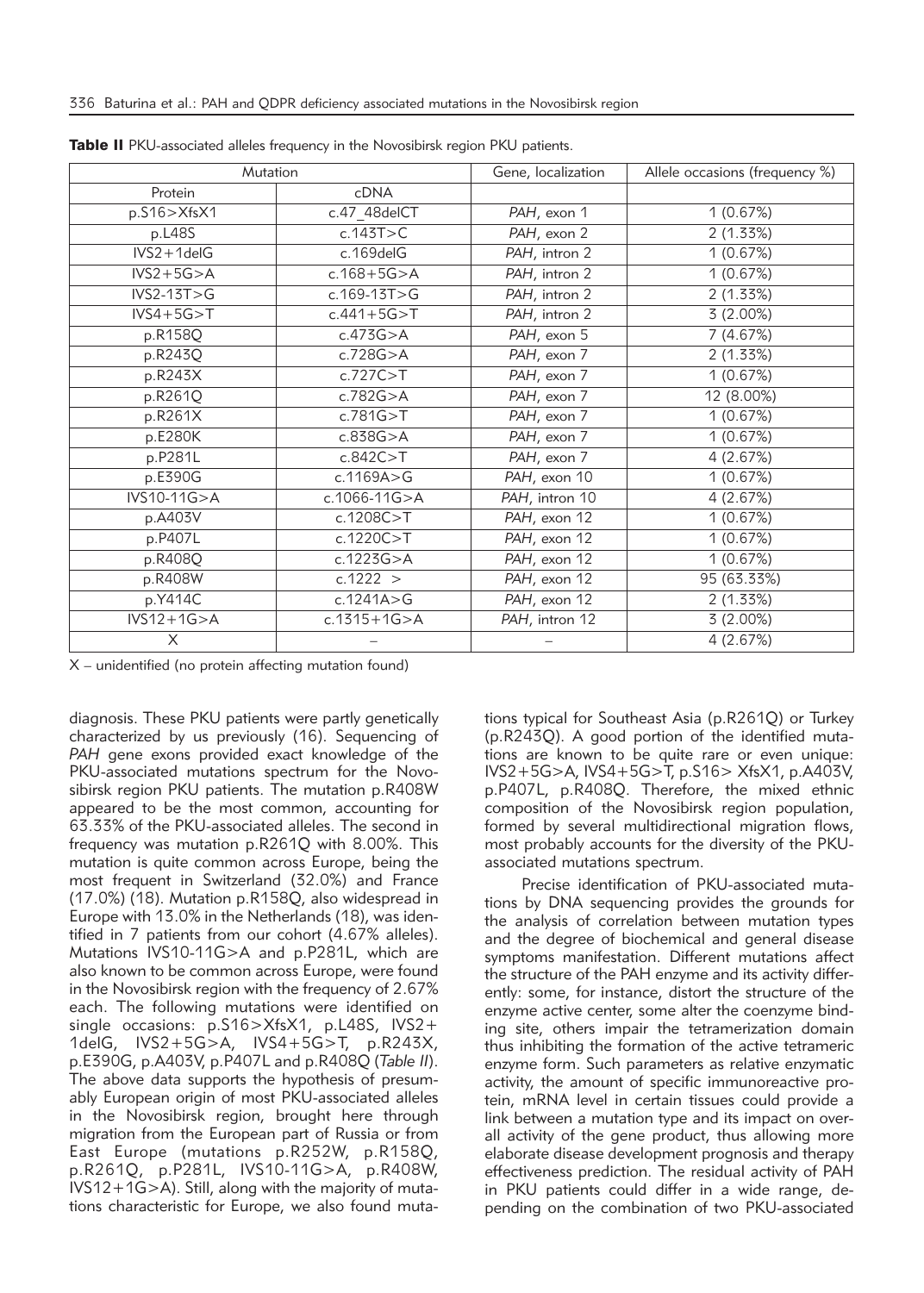Table III Patient genotypes and blood PA levels.

| PAH gene mutations: |              |         |                         |                  |                  |                 |  |  |
|---------------------|--------------|---------|-------------------------|------------------|------------------|-----------------|--|--|
| No                  |              |         |                         | Blood PA, µmol/L |                  |                 |  |  |
|                     | Diagnosis    |         | Genotype                |                  | $7**$            | TS, mnt         |  |  |
| 1                   | classic PKU  | p.R408W | p.R408W                 | 714              | 6840             | $\overline{2}$  |  |  |
| $\overline{2}$      | classic PKU  | p.R408W | p.R408W                 | 648              | 5700             | $\overline{2}$  |  |  |
| $\overline{3}$      | classic PKU  | p.R408W | p.R408W                 | 1014             | 4800             | $\overline{2}$  |  |  |
| $\overline{4}$      | classic PKU  | p.R408W | p.R408W                 | 834              | 3600             | $\overline{2}$  |  |  |
| $\overline{5}$      | classic PKU  | p.R408W | p.R408W                 | 756              | 3540             | $\overline{2}$  |  |  |
| $\overline{6}$      | classic PKU  | p.R408W | p.R408W                 | 342              | 2226             | $\overline{2}$  |  |  |
| $\overline{7}$      | classic PKU  | p.R408W | p.R408W                 | 1104             | 1986             | $\overline{2}$  |  |  |
| $\overline{8}$      | classic PKU  | p.R408W | p.R408W                 | $\overline{522}$ | 1956             | $\overline{2}$  |  |  |
| $\overline{9}$      | classic PKU  | p.R408W | p.R408W                 | 966              | 1650             | $\overline{2}$  |  |  |
| 10                  | classic PKU  | p.R408W | p.R408W                 | 510              | 1518             | $\overline{2}$  |  |  |
| 11                  | classic PKU  | p.R408W | p.R408W                 | 420              | 1620             | $\overline{2}$  |  |  |
| $\overline{12}$     | classic PKU  | p.R408W | p.R408W                 | 564              | 1488             | $\overline{2}$  |  |  |
| $\overline{13}$     | classic PKU  | p.R408W | p.R408W                 | 960              | >1200            | $\overline{2}$  |  |  |
| 14                  | classic PKU  | p.R408W | p.R408W                 | N/A              | >1200            | $\overline{24}$ |  |  |
| $\overline{15}$     | classic PKU  | p.R408W | p.R408W                 | 786              | >1200            | $\overline{2}$  |  |  |
| 16                  | classic PKU  | p.R408W | p.R408W                 | 678              | >1110            | $\overline{2}$  |  |  |
| 17                  | classic PKU  | p.R408W | p.R408W                 | N/A              | N/A              | $\overline{18}$ |  |  |
| $\overline{18}$     | classic PKU  | p.R261Q | p.P281L                 | 456              | 6468             | $\overline{2}$  |  |  |
| 19                  | classic PKU  | p.R408W | $IVS12+1G>A$            | 516              | 3210             | $\overline{2}$  |  |  |
| $\overline{20}$     | classic PKU  | p.R408W | p.L48S                  | 810              | 1998             | $\overline{2}$  |  |  |
| $\overline{21}$     | classic PKU  | p.R408W | p.R261Q                 | N/A              | 1944             | $\overline{48}$ |  |  |
| $\overline{22}$     | classic PKU  | p.R408W | $IVS4+5G>7$             | 564              | 1734             | $\overline{2}$  |  |  |
| $\overline{23}$     | classic PKU  | p.R408W | $IVS10-11G>A$           | 912              | 1608             | $\overline{2}$  |  |  |
| 24                  | classic PKU  | p.P281L | $IVS2+1$ del $G$        | N/A              | 1536             | $\overline{2}$  |  |  |
| $\overline{25}$     | classic PKU  | p.R408W | p.R158Q                 | 636              | 1464             | $\overline{2}$  |  |  |
| $\overline{26}$     | classic PKU  | p.R408W | $IVS2+5G>A$             | 816              | 1428             | $\overline{2}$  |  |  |
| $\overline{27}$     | classic PKU  | p.R408W | $IVS12+1G>A$            | 450              | 1416             | $\overline{2}$  |  |  |
| $\overline{28}$     | moderate PKU | p.R408W | p.R261Q                 | 636              | 1152             | $\overline{2}$  |  |  |
| 29                  | moderate PKU | p.R408W | p.P281L                 | 384              | 1032             | $\overline{2}$  |  |  |
| $\overline{30}$     | moderate PKU | p.R408W | IVS10-11G>A             | 576              | 924              | $\overline{2}$  |  |  |
| 31                  | moderate PKU | p.R408W | p.R158Q                 | 342              | 756              | $\overline{2}$  |  |  |
| $\overline{32}$     | moderate PKU | p.R408W | p.R158Q                 | 684              | 750              | $\overline{2}$  |  |  |
| $\overline{33}$     | mild PKU     | p.R408W | p.R408Q                 | 726              | $\overline{546}$ | $\overline{2}$  |  |  |
| $\overline{34}$     | mild PKU     | p.R243X | $\overline{\mathsf{x}}$ | 342              | $\overline{372}$ | $\overline{2}$  |  |  |
| $\overline{35}$     | mild PKU     | p.R261Q |                         | 150              | 120              | $\overline{2}$  |  |  |
| QDPR gene mutation: |              |         |                         |                  |                  |                 |  |  |
| $\overline{36}$     | atypical PKU | p.Y150C | p.Y150C                 | 204              | $\overline{378}$ | $\overline{2}$  |  |  |

 $*$  – first blood PA measurement was done at day 3 or 4 after birth;

\*\* – second blood PA measurement was done at day 10 to 15 after birth;

TS – treatment start time, months after birth;

Х – unidentified (no protein affecting mutation found).

mutations they bear. We tried to find correlations between mutation types and disease manifestation in 36 PKU patients diagnosed during the period from 2007 to 1012 years.

Seventeen of the 36 PKU patients appeared to have the homozygous genotype p.R408W/p.R408W, which is known to cause severe PKU manifestation.

Arginine replacement by tryptophan in position 408 leads to a drastic decrease in the distance between the catalytic center and tetramerization domain, virtually preventing normal enzyme tetramerization (3). The residual activity is known to be practically absent – below 0.3% (19). Consistently, we observed a rather high level of blood Phe in p.R408W/p.R408W patients (*Table III*).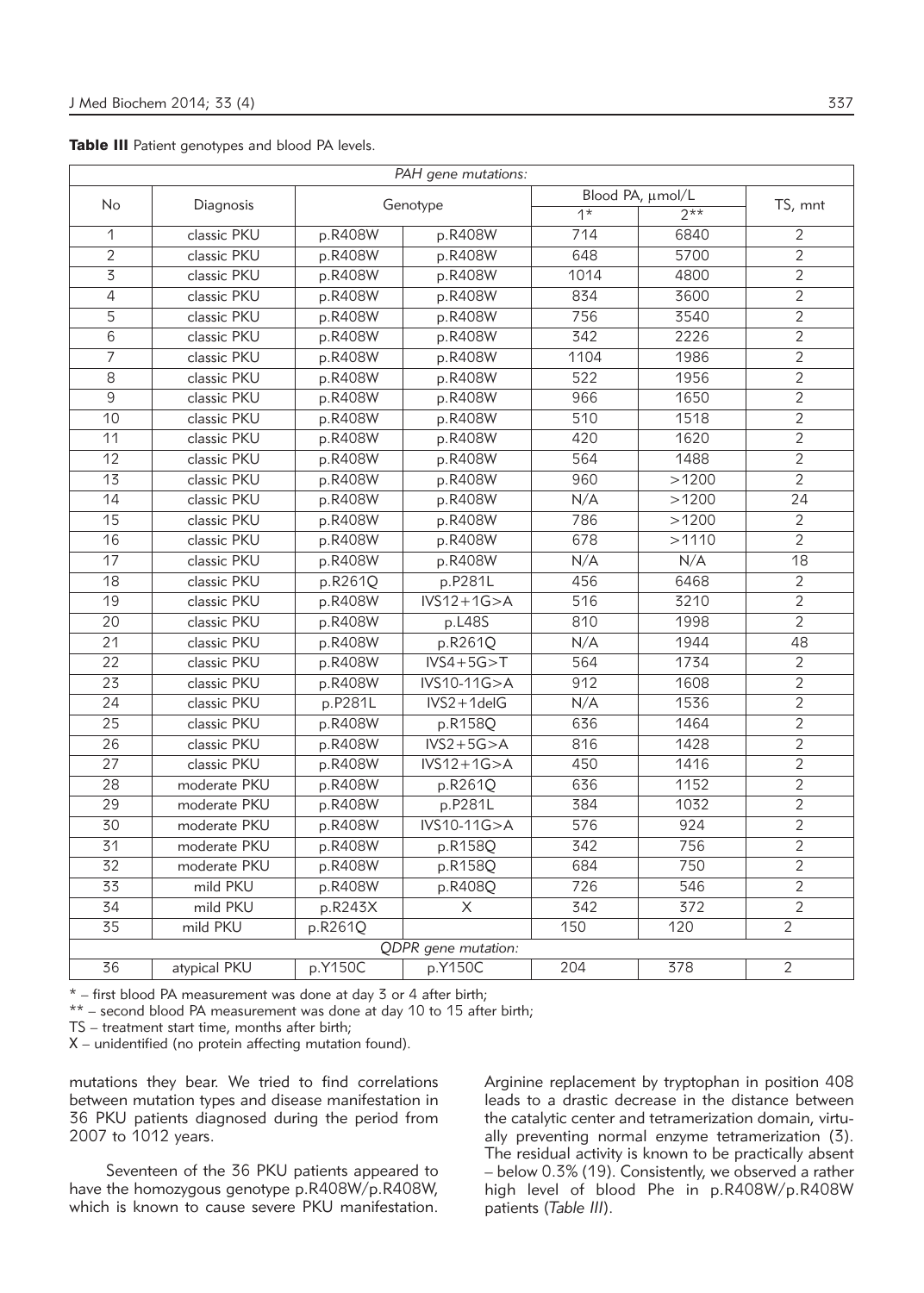Six patients (No. 19, 22, 23, 26, 27 and 30) had a p.R408W mutation in compound with splicing mutations: IVS12+1G>A, IVS4+5G>T, IVS2+5G>A and IVS10-11G>A. Most of the splicing mutations are known to significantly alter the enzyme structure leading to low residual activity and classic PKU manifestation. For instance, mutation IVS12+1G>A, which ruins the donor splicing site, results in synthesis of the enzyme molecule shortened by 52 amino acids leaving less than 1% of residual enzyme activity due to conformation instability (20). Mutation IVS10-11G>A creates a false acceptor splice site causing the insertion of additional 9 nucleotides from intron 10 into mRNA which in turn inserts 3 extra amino acids Gly-Leu-Gln between the 355<sup>th</sup> and 356<sup>th</sup> PAH amino acid. The insertion causes a complete loss of enzymatic activity, although the PAH mRNA level in the liver cells is not affected (21). Splice mutation IVS4+ 5G>T at the boundary between exon 4 and intron 4 is known to cause a frame shift starting from exon 5. Literature provides the examples of patients having this mutation in compound with p.R261Q, p.R158Q, p.R243Q, IVS10-11G>A, and all of them are described as developing classic PKU symptoms (22), although there are no explicit data on residual enzymatic activity. Mutation IVS2+5G>A at the boundary of intron 2 and exon 3 alters the splice site thus altering introns removal from the primary transcript. As a result, a part of exon 3 or the whole exon 3 is cut out of mRNA, and at the same time a part of or whole intron 2 can be inserted into mature mRNA. Most of these mutations in compound with p.R408W have lead to classic PKU in patients from our cohort, save one patient (No. 30) with genotype p.R408W/IVS10- 11G>A and moderate PKU manifestation.

Patients with a combination of missense mutations known to be associated sometimes with moderate and sometimes with classic PKU had blood Phe levels from 1020 to 1200  $\mu$ mol/L in our cohort.

The p.R158Q is an example of such relatively moderate mutations, causing replacement of arginine in position 158 by glutamine. Arginine 158 is involved in salt bridge formation with Glu 280, as well as hydrogen bond formation with Tyr 268. Both bonds are important for maintaining the correct configuration of enzyme catalytic center. According to *in vitro* expression data in a COS eukaryotic system at 37 °C p.R158Q leaves residual PAH activity at the level of 28.5% (21), which is quite high. Mutation p.R158Q is quite common generally, and in our cohort in particular – 3 patients have it in compound with p.R408W. Despite the identical genotype, these patients (No. 25, 31 and 32) had different degrees of PKU manifestation: one (No. 25) had blood Phe at  $1440 \mu$ mol/L which corresponds to classic PKU, while two others (No. 31, 32) had blood Phe at  $720 \mu$  mol/L which, according to conventional classification, corresponds to mild PKU. The literature also mentions both mild and classic PKU cases associated with the p.R408W/ p.R158Q genotype (6).

Missense mutation p.L48S located at exon 2 of the *PAH* gene is known to significantly (by about 60%) decrease the residual enzymatic activity in human kidney cell culture A293 decreasing intact PAH protein content by even up to 12% of the normal (23). Exact mechanisms of activity decrease are not clear up to date and changes in  $BH<sub>4</sub>$  Michaelis constant or downregulation of *PAH* gene expression are speculated. Mutation p.L48S in compound with p.P281L, p.R408W or p.R261Q is known to cause classic PKU, but in compound with p.I306V or p.V177L leads to mild PKU (24). When p.L48S mutation is present in the homozygous form, its inconsistent nature susceptible to different influences could become more profound (25, 26). In our cohort, we had one patient (No. 20) with the p.L48S/p.R408W genotype and a high level of blood Phe (3180 mmol/L) corresponding to classic PKU.

Mutation p.R261Q prevents the formation of hydrogen bonds with Gln 304 and Thr 238, which are essential for the correct active center secondary structure stabilization. The mutation also influences dimerization and tetramerization, leaving residual enzymatic activity at 47.4% of the normal according to *in vitro* expression in COS eukaryotic system data (21), which is still considerably high. Literature gives examples of both classic and mild PKU for genotype p.R261Q/p.R408W (1). Two patients from the cohort presented in this study also had the p.R261Q/ p.R408W genotype, one of them (No. 28) demonstrating mild PKU while the other (No. 21) was developing classic symptoms. One should, however, take into account that the patient No. 21 with classic PKU was born in Kazakhstan and was properly diagnosed and treated only at the age of 4 after migration of his family to the Novosibirsk region. The most probable reason for classic symptoms development in this case could be late diagnosis and treatment.

Missense mutation p.P281L was located in exon 7. The replacement of proline by less rigid leucine loosens the enzyme structure that keeps the active center close to the iron atom (27). Conformation changes lead to a drastic drop in residual activity to 1–12% of the normal according to the data obtained in a reticulocytes lysate expression system (http: //www.pahdb.mcgill.ca). In the studied cohort, three patients were bearers of p.P281L. The patient No. 18 with genotype p.P281L/p.R261Q had classic PKU with rather high blood Phe (about  $6900 \mu$ mol/L). Genotype p.P281L/p.R408W (patient No. 29) was connected with moderate symptoms and blood Phe about  $1020 \mu$ mol/L.

The third bearer of p.P281L (patient 24) had it in compound with a previously unknown mutation IVS2+1delG. We tried to predict the possible consequences of IVS2+1delG mutation using the Automated Splice Site Analysis tool (28). Results indicated a possible shift of the donor splicing site by one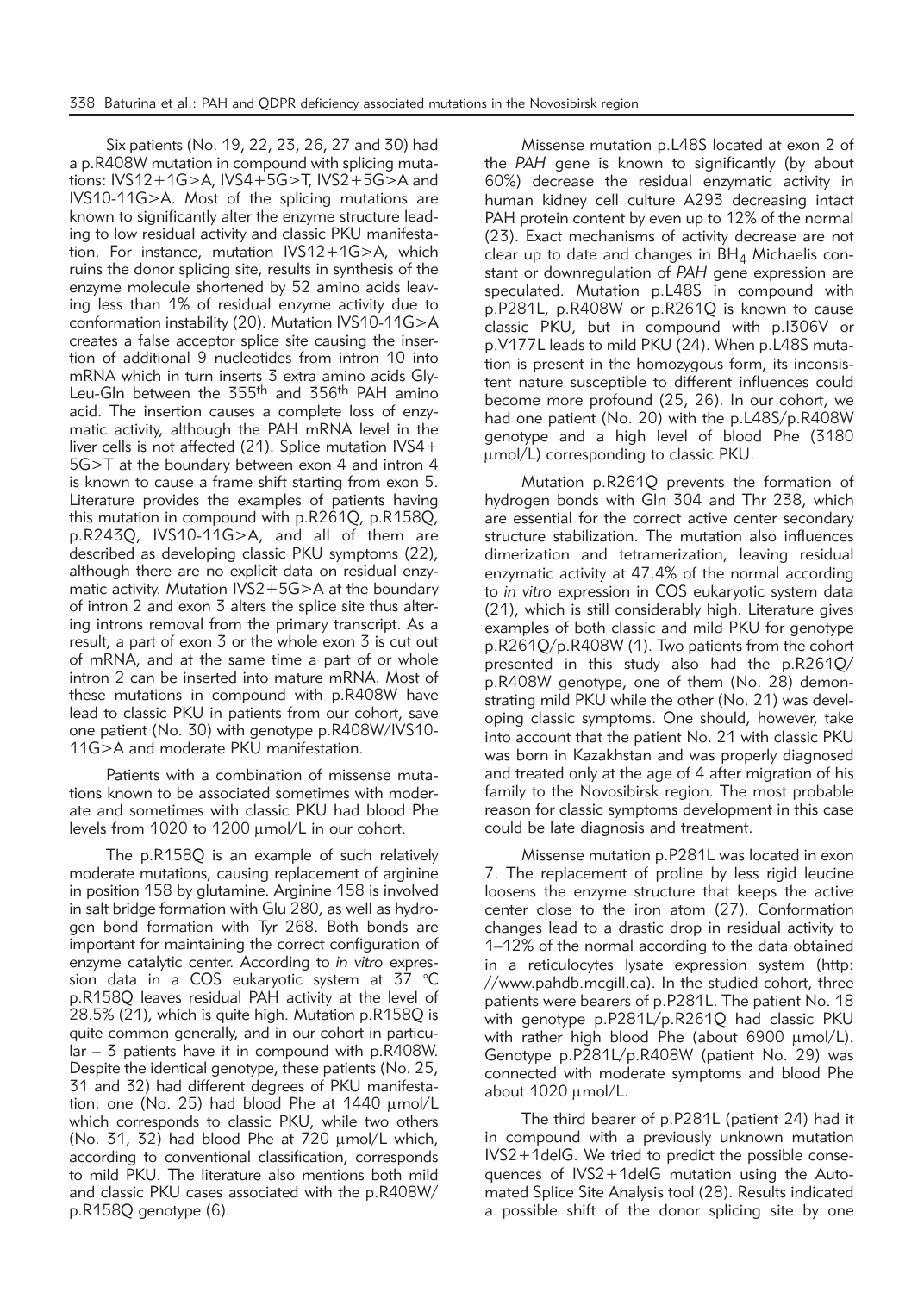nucleotide in 3' direction towards exon 2 causing a probable frame shift starting from amino acid 57 and most probably bringing residual activity to zero. In agreement with the above assumptions, the patient (No. 24) showed classic PKU symptoms with blood Phe above 1500 µmol/L.

Mutation p.R408Q in exon 12 is shown to leave rather high residual enzymatic activity – about 55% in a COS *in vitro* eukaryotic expression system (29). The only p.R408Q bearer in the studied cohort – patient No. 33 with the genotype p.R408W/p.R408Q showed very mild PKU with a blood Phe level of about 540 umol/L which is consistent with high residual enzymatic activity.

We were able to identify PKU-associated mutations in one *PAH* gene allele only for patients No. 34 and 35: a nonsense mutation p.R243X and a missense mutation p.R261Q respectively, both located in exon 7. No PKU-associated mutations were found in the second *PAH* gene allele, although all the 13 *PAH* gene exons with adjacent intron regions were thoroughly sequenced. Both patients showed very mild PKU symptoms with blood Phe levels about 360 umol/L and 120 umol/L respectively. Still, there remains the possibility of large deletions in the second PAH gene allele which are not detectable via exon sequencing (6).

For the patient No. 36, who was also diagnosed as having rather mild PKU with blood Phe at 240  $\mu$ mol/L on the 4<sup>th</sup> day after birth, we did not find any PKU-associated mutations in the *PAH* gene coding regions. While sequencing the coding regions of *QDPR,* we identified a homozygous mutation p.Y150C in exon 5. This mutation is known to cause DHPR deficiency leading to tetrahydrobiopterin  $(BH_A)$ regeneration failure (30). The patient could also be an example of simple screening methods limitations in revealing the exact disease nature, clearly illustrating the importance of mutations identification for the

### **References**

- 1. Guldberg P, Rey F, Zschocke J, Romano V, Francois B, Michiels L, et al. A European multicenter study of phenylalanine hydroxylase deficiency: classification of 105 mutations and a general system for genotype-based prediction of metabolic phenotype. Am J Hum Genet 1998; 63: 71–9.
- 2. Blau N, van Spronsen FJ, Levy HL. Phenylketonuria. Lancet 2010; 376: 1417–27.
- 3. DiLella AG, Kwok SC, Ledley FD, Marvit J, Woo SL. Molecular structure and polymorphic map of the human phenylalanine hydroxylase gene. Biochemistry 1986; 25: 743–9.
- 4. Lee YW, Lee DH, Kim ND, Lee ST, Ahn JY, Choi TY, et al. Mutation analysis of PAH gene and characterization of

precise determination of disease type and nature as well as the most effective treatment strategy.

Therefore, we can divide the studied cohort into three groups according to mutation types and PKU symptoms. The first group consists of patients with very high blood Phe levels and classic PKU symptoms. As to genotypes, they have homozygous p.R408W or p.R408W in compound with one of the following: IVS12+1G>A, IVS4+5G>T, IVS2+5G>A, IVS10-11G>A, p.L48S or p.R158Q. The second group with much lower blood Phe levels and mild PKU manifestations have genotypes p.R408W/ p.R158Q, p.R408W /p.R261Q, p.R408W/p.P281L and p.R408W/IVS10-11G>A. The third group is represented by four patients with very low blood Phe levels and faint PKU symptoms. Those are the patient No. 33 with genotype p.R408Q/p.R408W, two patients (No. 34, No. 35) with only one PKU-associated mutation identified in the *PAH* gene and the patient No. 36 without mutations in the *PAH* gene but with a homozygous p.Y150C mutation in the *QDPR* gene.

Although PKU is one of the most thoroughly studied metabolic disorders, the present study indicates that contemporary knowledge of the correlations between *PAH* gene mutation types and possible disease symptoms needs further enhancement before it could be effectively used in clinical practice. This study also illustrates severe limitations of the simple screening diagnostic methods and the critical importance of knowing the exact type of the disorder causing the mutations for precise diagnostics, individual symptoms prediction and effective individual treatment of a particular patient.

## Conflict of interest statement

The authors stated that they have no conflicts of interest regarding the publication of this article.

a recurrent deletion mutation in Korean patients with phenylketonuria. Exp Mol Med 2008; 40: 533–40.

- 5. Kostandyan N, Britschgi C, Matevosyan A, Oganezova A, Davtyan A, Blau N, et al. The spectrum of phenylketonuria genotypes in the Armenian population: identification of three novel mutant PAH alleles. Mol Genet Metab 2011; 104(Suppl): 93–6.
- 6. Groselj U, Tansek MZ, Kovač J, Hovnik T, Podkrajsek KT, Battelino T. Five novel mutations and two large deletions in a population analysis of the phenylalanine hydroxylase gene. Mol Genet Metab 2012; 106: 142–8.
- 7. Bashyam MD, Chaudhary AK, Reddy EC, Devi AR, Savithri GR, Ratheesh R, et al. Phenylalanine hydroxylase gene mutations in phenylketonuria patients from India: